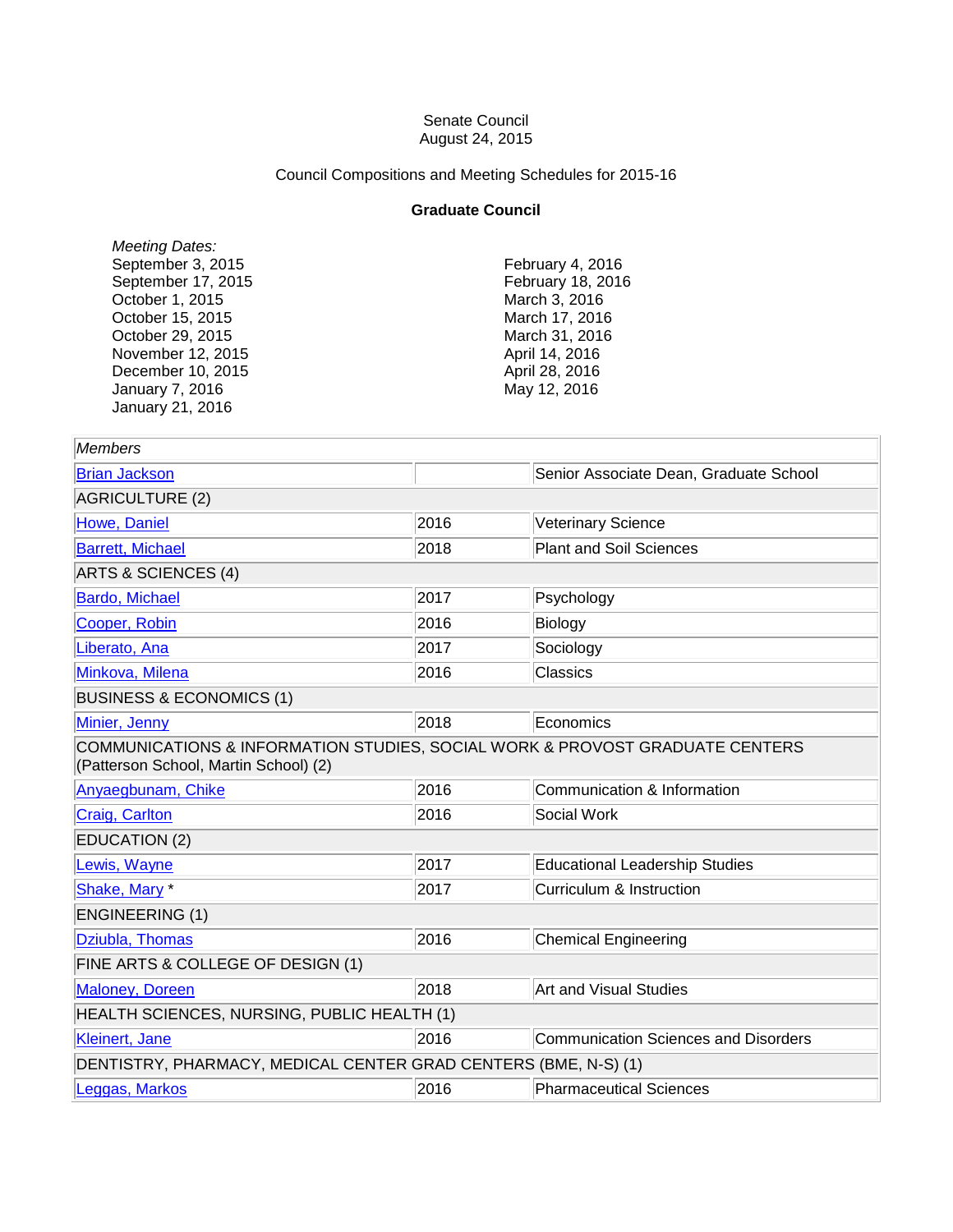| MEDICINE (2)                      |      |                                |  |
|-----------------------------------|------|--------------------------------|--|
| McClintock, Timothy               | 2017 | Physiology                     |  |
| Spear, Brett                      | 2016 | Microbiology                   |  |
| DEAN'S APPOINTEES (2)             |      |                                |  |
| <b>Heather Erwin</b>              | 2016 | Kinesiology & Health Promotion |  |
| <b>Dusan Sekulic</b>              | 2016 | Mechanical Engineering         |  |
| STUDENT REPRESENTATIVES (2)       |      |                                |  |
| <b>Mahdi Asgari</b>               | 2016 | Agricultural Economics         |  |
| <b>Brittany Slabach</b>           | 2016 | Biology                        |  |
| MEDICAL CENTER, EX OFFICIO        |      |                                |  |
| TBA                               |      |                                |  |
| <b>SENATE COUNCIL, EX OFFICIO</b> |      |                                |  |
| TBA                               |      |                                |  |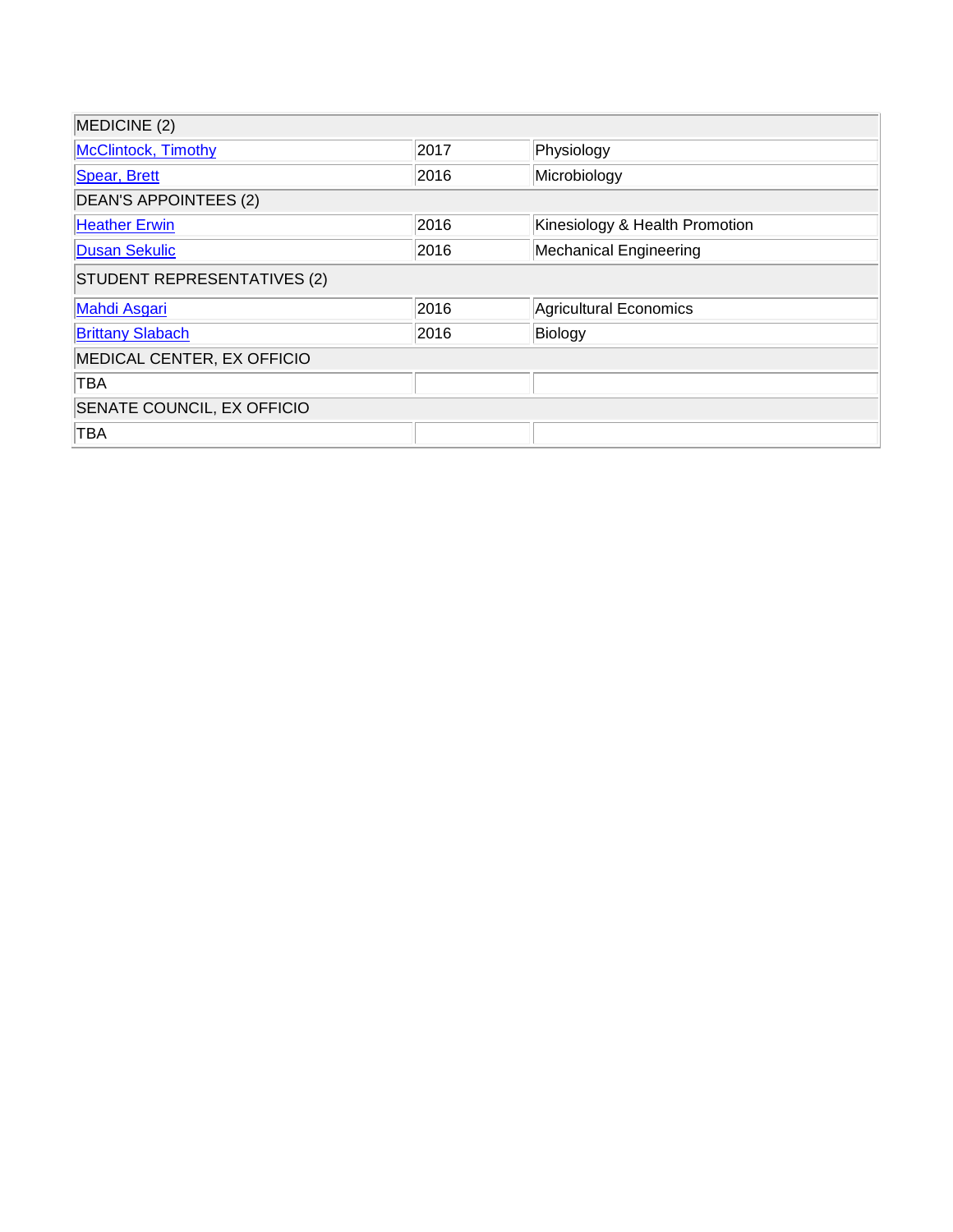# **Health Care Colleges Council**

# *Members*:

**Dentistry** TBA '17 TBA'17

## **Health Sciences**

Tony English '17 Kevin Schuer '17

Robert Frazer '16 Gitanjali Pinto-Sinai '16

Michelle Butina '16 Susan Effgen '16

### **Medicine**

John D'Orazio '16 **Peter Nelson** '16 Paul Kearney '17 Andrew Bernard '17

## **Nursing**

Joanne Matthews '16 **Lynn Kelso** '16 TBA '17 TBA '17

## **Pharmacy**

Younsoo Bae '17 Charles Loftin '17

#### **Public Health**

#### *Meetings*:

September 15, 2015 October 20, 2015 November 17, 2015 December 15, 2015 January 19, 2016 February 16, 2016

Daniela Moga '16 Ken Record '16

Dave Fardo '16 **Julia Costich '16** Julia Costich '16 Christina Studts '17 Corrine Williams '17

> March 15, 2016 April 19, 2016 May 17, 2016 June 21, 2016 July 19, 2016 August 16, 2016